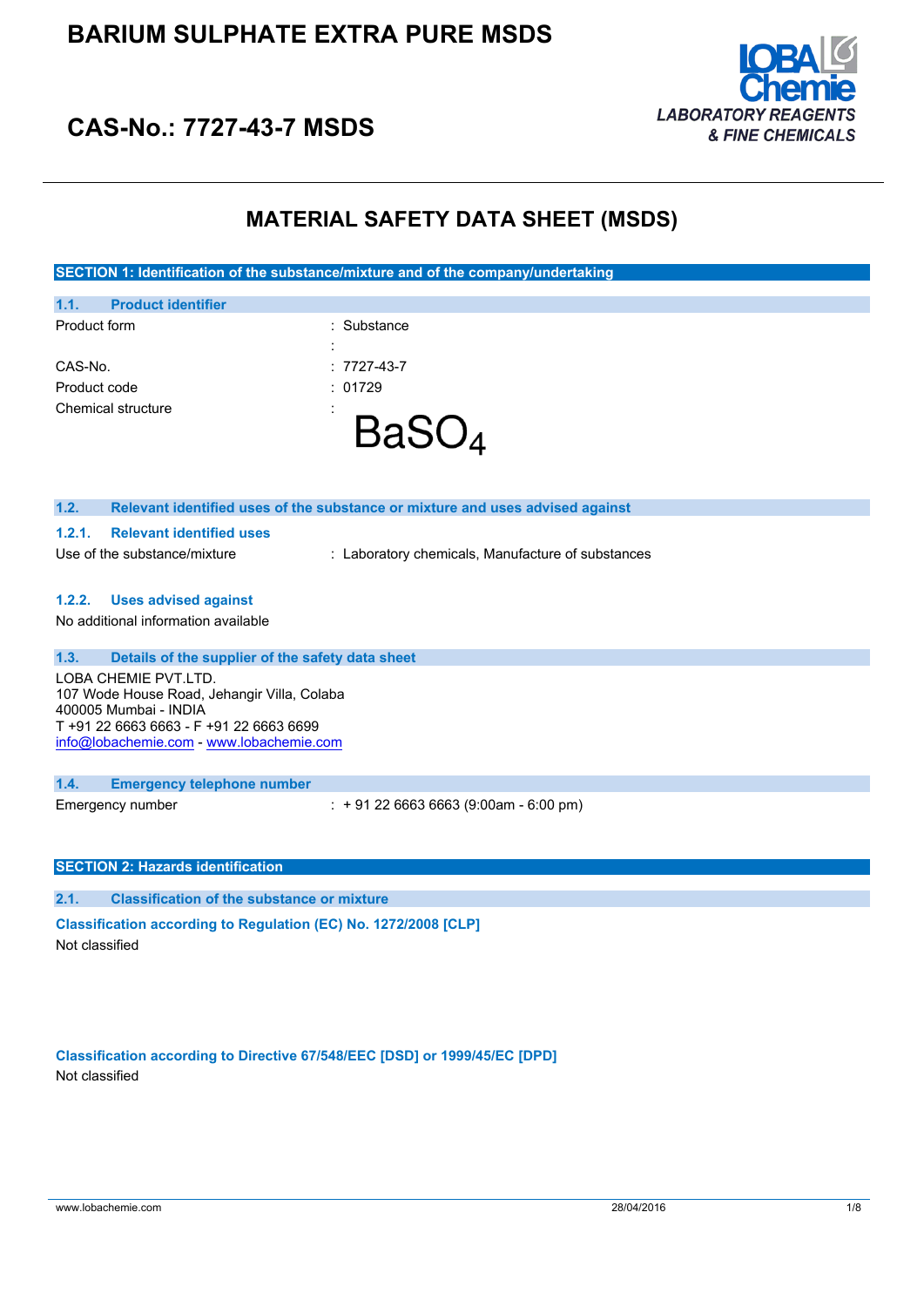Safety Data Sheet

according to Regulation (EC) No. 1907/2006 (REACH) with its amendment Regulation (EU) 2015/830

**Adverse physicochemical, human health and environmental effects**

No additional information available

## **2.2. Label elements**

**Labelling according to** Regulation (EC) No. 1272/2008 [CLP] No labelling applicable

| 2.3. |  | <b>Other hazards</b> |
|------|--|----------------------|
|------|--|----------------------|

No additional information available

| <b>SECTION 3: Composition/information on ingredients</b> |                                  |  |
|----------------------------------------------------------|----------------------------------|--|
|                                                          |                                  |  |
| 3.1.                                                     | <b>Substances</b>                |  |
| Name                                                     | $\pm$ BARIUM SULPHATE EXTRA PURE |  |
| CAS-No.                                                  | $: 7727-43-7$                    |  |
|                                                          |                                  |  |

Full text of R- and H-statements: see section 16

#### **3.2. Mixtures**

Not applicable

| <b>SECTION 4: First aid measures</b>                                                                                 |                                                                                                                                                           |  |  |
|----------------------------------------------------------------------------------------------------------------------|-----------------------------------------------------------------------------------------------------------------------------------------------------------|--|--|
|                                                                                                                      |                                                                                                                                                           |  |  |
| 4.1.<br><b>Description of first aid measures</b>                                                                     |                                                                                                                                                           |  |  |
| First-aid measures after inhalation<br>First-aid measures after skin contact<br>First-aid measures after eye contact | : Remove person to fresh air and keep comfortable for breathing.<br>Gently wash with plenty of soap and water.<br>Rinse immediately with plenty of water. |  |  |
|                                                                                                                      |                                                                                                                                                           |  |  |
| First-aid measures after ingestion                                                                                   | $:$ Rinse mouth.                                                                                                                                          |  |  |
| 4.2.<br>Most important symptoms and effects, both acute and delayed                                                  |                                                                                                                                                           |  |  |
| No additional information available                                                                                  |                                                                                                                                                           |  |  |
| 4.3.                                                                                                                 | Indication of any immediate medical attention and special treatment needed                                                                                |  |  |
| Treat symptomatically.                                                                                               |                                                                                                                                                           |  |  |
| <b>SECTION 5: Firefighting measures</b>                                                                              |                                                                                                                                                           |  |  |
| 5.1.<br><b>Extinguishing media</b>                                                                                   |                                                                                                                                                           |  |  |
| Suitable extinguishing media                                                                                         | : Carbon dioxide. Dry powder. Foam. Water spray.                                                                                                          |  |  |
|                                                                                                                      |                                                                                                                                                           |  |  |
| Unsuitable extinguishing media                                                                                       | Do not use a heavy water stream.                                                                                                                          |  |  |
| 5.2.<br>Special hazards arising from the substance or mixture                                                        |                                                                                                                                                           |  |  |
| No additional information available                                                                                  |                                                                                                                                                           |  |  |
| 5.3.<br><b>Advice for firefighters</b>                                                                               |                                                                                                                                                           |  |  |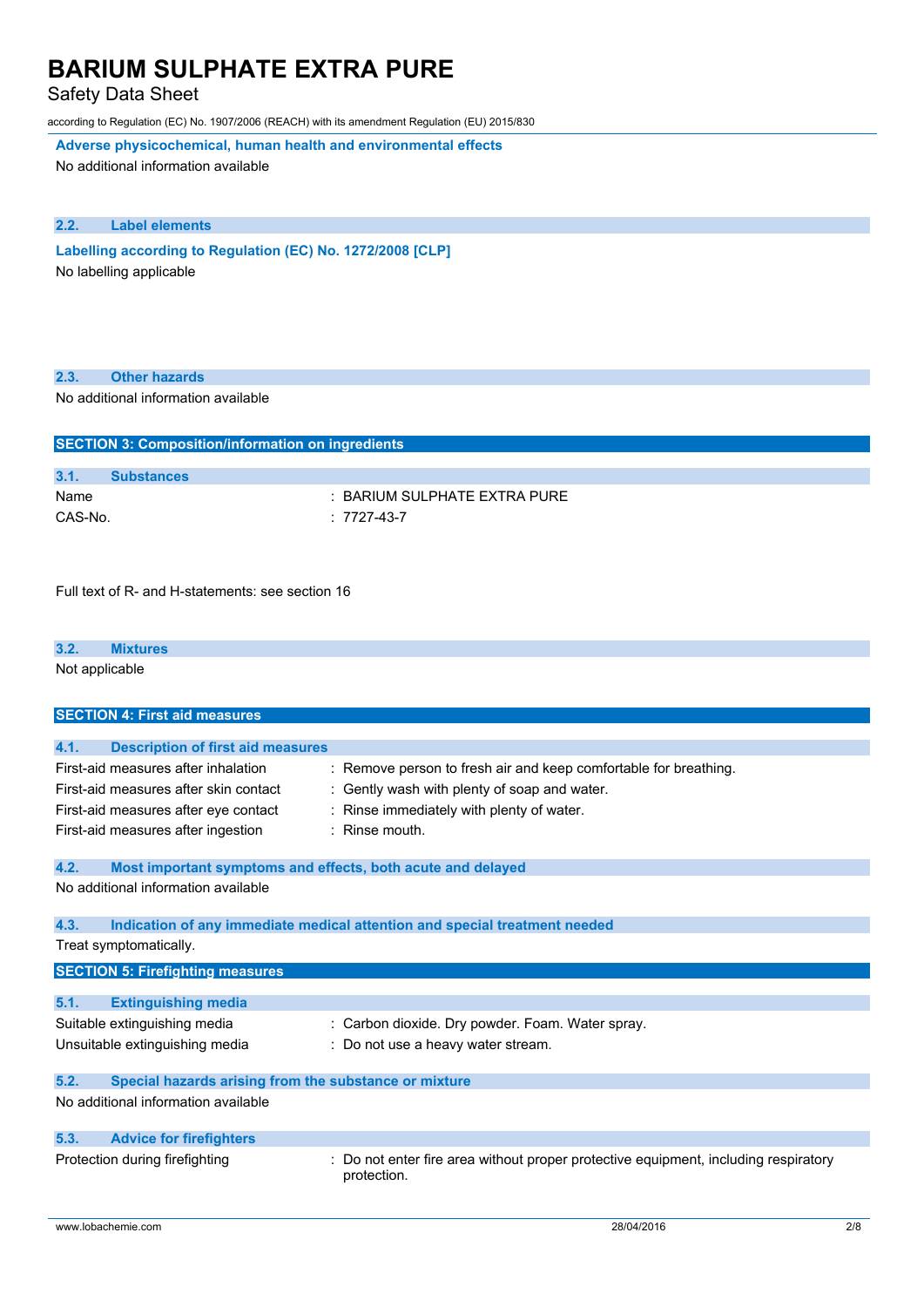## Safety Data Sheet

according to Regulation (EC) No. 1907/2006 (REACH) with its amendment Regulation (EU) 2015/830

|        | <b>SECTION 6: Accidental release measures</b>                       |                                                                                                                                                   |
|--------|---------------------------------------------------------------------|---------------------------------------------------------------------------------------------------------------------------------------------------|
| 6.1.   |                                                                     | Personal precautions, protective equipment and emergency procedures                                                                               |
|        |                                                                     |                                                                                                                                                   |
| 6.1.1. | For non-emergency personnel                                         |                                                                                                                                                   |
|        | <b>Emergency procedures</b>                                         | : Evacuate unnecessary personnel.                                                                                                                 |
| 6.1.2. | For emergency responders                                            |                                                                                                                                                   |
|        | Protective equipment                                                | : Equip cleanup crew with proper protection.                                                                                                      |
|        |                                                                     |                                                                                                                                                   |
| 6.2.   | <b>Environmental precautions</b>                                    |                                                                                                                                                   |
|        | Avoid release to the environment.                                   |                                                                                                                                                   |
|        |                                                                     |                                                                                                                                                   |
| 6.3.   | Methods and material for containment and cleaning up                |                                                                                                                                                   |
|        | Methods for cleaning up                                             | : Soak up spills with inert solids, such as clay or diatomaceous earth as soon as<br>possible. On land, sweep or shovel into suitable containers. |
|        |                                                                     |                                                                                                                                                   |
| 6.4.   | <b>Reference to other sections</b>                                  |                                                                                                                                                   |
|        | No additional information available                                 |                                                                                                                                                   |
|        | <b>SECTION 7: Handling and storage</b>                              |                                                                                                                                                   |
|        |                                                                     |                                                                                                                                                   |
| 7.1.   | <b>Precautions for safe handling</b>                                |                                                                                                                                                   |
|        | Precautions for safe handling                                       | : Avoid contact with skin and eyes. Do not breathe vapours.                                                                                       |
|        | Hygiene measures                                                    | : Wash hands and other exposed areas with mild soap and water before eating,                                                                      |
|        |                                                                     | drinking or smoking and when leaving work.                                                                                                        |
| 7.2.   | <b>Conditions for safe storage, including any incompatibilities</b> |                                                                                                                                                   |
|        | Storage conditions                                                  | : Store in a well-ventilated place. Keep container tightly closed.                                                                                |
|        |                                                                     |                                                                                                                                                   |
| 7.3.   | <b>Specific end use(s)</b>                                          |                                                                                                                                                   |
|        | No additional information available                                 |                                                                                                                                                   |
|        | <b>SECTION 8: Exposure controls/personal protection</b>             |                                                                                                                                                   |
|        |                                                                     |                                                                                                                                                   |
| 8.1.   | <b>Control parameters</b>                                           |                                                                                                                                                   |
|        | No additional information available                                 |                                                                                                                                                   |
|        |                                                                     |                                                                                                                                                   |

| 8.2.<br><b>Exposure controls</b>                   |                                                                    |  |
|----------------------------------------------------|--------------------------------------------------------------------|--|
| Hand protection                                    | : Protective gloves                                                |  |
| Eye protection                                     | : Chemical goggles or safety glasses                               |  |
| Skin and body protection                           | : Wear suitable protective clothing                                |  |
| Respiratory protection                             | : [In case of inadequate ventilation] wear respiratory protection. |  |
| <b>SECTION 9: Physical and chemical properties</b> |                                                                    |  |

| 9.1.<br>Information on basic physical and chemical properties |                  |
|---------------------------------------------------------------|------------------|
| Physical state                                                | : Solid          |
| Molecular mass                                                | $: 233.39$ g/mol |
| Colour                                                        | : White powder.  |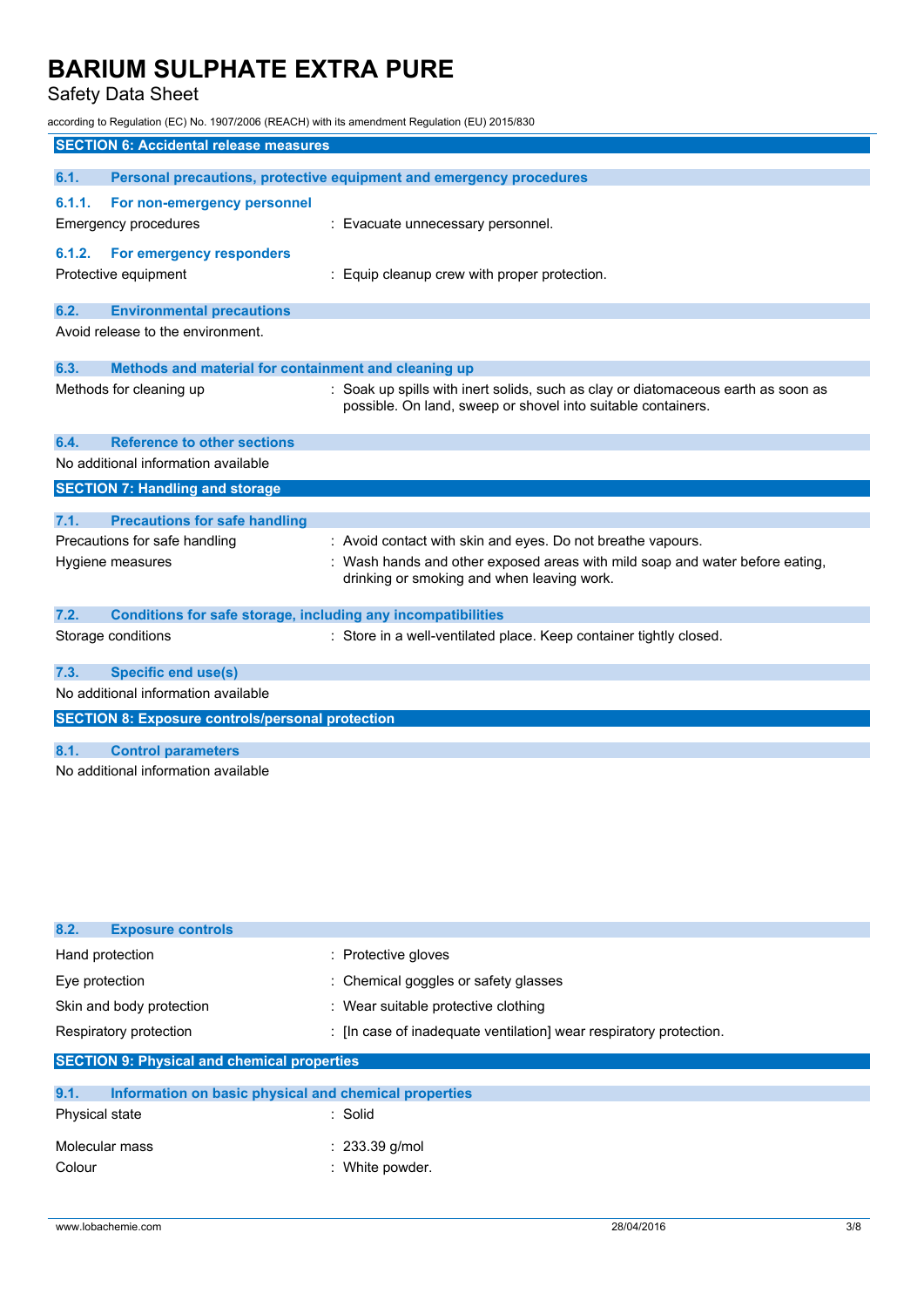## Safety Data Sheet

according to Regulation (EC) No. 1907/2006 (REACH) with its amendment Regulation (EU) 2015/830

| $1000$ and $10000$ and $10000$ and $10000$ and $10000$ and $10000$ and $10000$ and $10000$ |                             |
|--------------------------------------------------------------------------------------------|-----------------------------|
| Odour                                                                                      | : No data available         |
| Odour threshold                                                                            | : No data available         |
| pН                                                                                         | $\therefore$ 7              |
| Relative evaporation rate (butylacetate=1) : No data available                             |                             |
| Melting point                                                                              | : 1580 °C                   |
| Freezing point                                                                             | : No data available         |
| Boiling point                                                                              | : $1600 °C$                 |
| Flash point                                                                                | : No data available         |
| Auto-ignition temperature                                                                  | : No data available         |
| Decomposition temperature                                                                  | : No data available         |
| Flammability (solid, gas)                                                                  | : No data available         |
| Vapour pressure                                                                            | : No data available         |
| Relative vapour density at 20 °C                                                           | : No data available         |
| Relative density                                                                           | : No data available         |
| Density                                                                                    | : 4.5 $g/cm^{3}$            |
| Solubility                                                                                 | : Water: Insoluble in water |
| Log Pow                                                                                    | : No data available         |
| Viscosity, kinematic                                                                       | : No data available         |
| Viscosity, dynamic                                                                         | : No data available         |
| Explosive properties                                                                       | : No data available         |
| Oxidising properties                                                                       | : No data available         |
| <b>Explosive limits</b>                                                                    | : No data available         |
|                                                                                            |                             |

| 9.2.  | <b>Other information</b>                    |
|-------|---------------------------------------------|
|       | No additional information available         |
|       | <b>SECTION 10: Stability and reactivity</b> |
|       |                                             |
| 10.1. | <b>Reactivity</b>                           |
|       | No additional information available         |
| 10.2. | <b>Chemical stability</b>                   |
|       | Stable under normal conditions.             |
| 10.3. | <b>Possibility of hazardous reactions</b>   |
|       | No additional information available         |
| 10.4. | <b>Conditions to avoid</b>                  |
|       | Direct sunlight. Air contact. Moisture.     |
| 10.5. | <b>Incompatible materials</b>               |
|       | No additional information available         |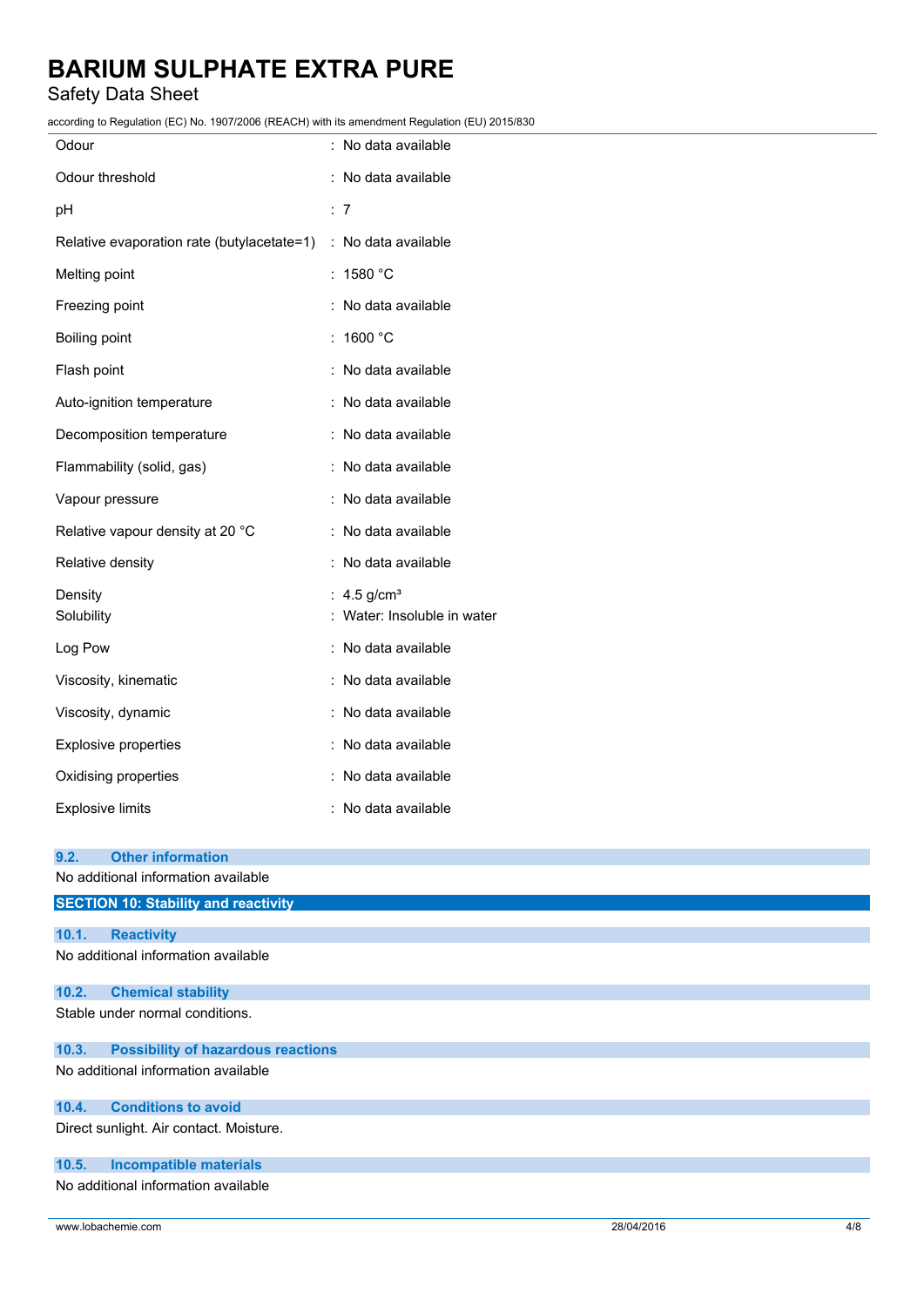## Safety Data Sheet

according to Regulation (EC) No. 1907/2006 (REACH) with its amendment Regulation (EU) 2015/830

| <b>Hazardous decomposition products</b><br>10.6.<br>No additional information available |                           |  |  |
|-----------------------------------------------------------------------------------------|---------------------------|--|--|
| <b>SECTION 11: Toxicological information</b>                                            |                           |  |  |
| 11.1.<br><b>Information on toxicological effects</b>                                    |                           |  |  |
| Acute toxicity                                                                          | : Not classified          |  |  |
|                                                                                         |                           |  |  |
| Skin corrosion/irritation                                                               | : Not classified          |  |  |
|                                                                                         | pH: 7                     |  |  |
| Serious eye damage/irritation                                                           | : Not classified<br>pH: 7 |  |  |
| Respiratory or skin sensitisation                                                       | : Not classified          |  |  |
| Germ cell mutagenicity                                                                  | : Not classified          |  |  |
| Carcinogenicity                                                                         | : Not classified          |  |  |
|                                                                                         |                           |  |  |
| Reproductive toxicity                                                                   | : Not classified          |  |  |
| STOT-single exposure                                                                    | : Not classified          |  |  |
|                                                                                         |                           |  |  |
| STOT-repeated exposure                                                                  | : Not classified          |  |  |
|                                                                                         |                           |  |  |
| Aspiration hazard                                                                       | : Not classified          |  |  |
|                                                                                         |                           |  |  |

|       | <b>SECTION 12: Ecological information</b> |  |
|-------|-------------------------------------------|--|
|       |                                           |  |
| 12.1. | <b>Toxicity</b>                           |  |
|       | No additional information available       |  |
|       |                                           |  |
|       |                                           |  |

| 12.2. | <b>Persistence and degradability</b> |  |  |  |
|-------|--------------------------------------|--|--|--|
|-------|--------------------------------------|--|--|--|

No additional information available

### **12.3. Bioaccumulative potential**

No additional information available

#### **12.4. Mobility in soil**

No additional information available

#### **12.5. Results of PBT and vPvB assessment**

No additional information available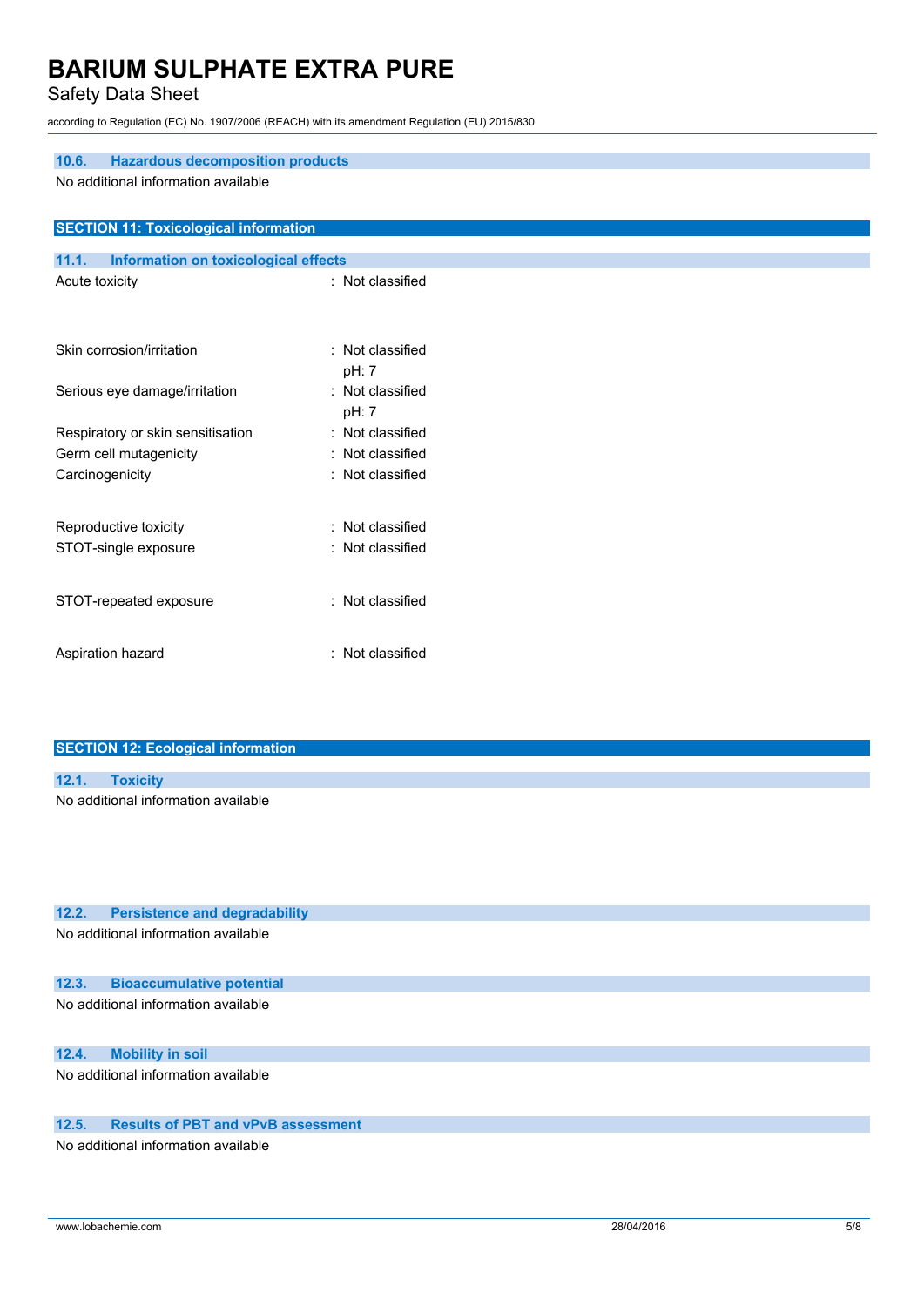Safety Data Sheet

according to Regulation (EC) No. 1907/2006 (REACH) with its amendment Regulation (EU) 2015/830

| 12.6.<br><b>Other adverse effects</b>            |                                        |  |  |  |
|--------------------------------------------------|----------------------------------------|--|--|--|
| No additional information available              |                                        |  |  |  |
| <b>SECTION 13: Disposal considerations</b>       |                                        |  |  |  |
| 13.1.<br><b>Waste treatment methods</b>          |                                        |  |  |  |
| No additional information available              |                                        |  |  |  |
| <b>SECTION 14: Transport information</b>         |                                        |  |  |  |
| In accordance with ADR / RID / IMDG / IATA / ADN |                                        |  |  |  |
| <b>UN number</b><br>14.1.                        |                                        |  |  |  |
| UN-No. (ADR)                                     | Not applicable                         |  |  |  |
| UN-No. (IMDG)                                    | Not applicable                         |  |  |  |
| UN-No. (IATA)                                    | Not applicable                         |  |  |  |
| UN-No. (ADN)                                     | Not applicable                         |  |  |  |
| UN-No. (RID)                                     | Not applicable                         |  |  |  |
| 14.2.<br><b>UN proper shipping name</b>          |                                        |  |  |  |
| Proper Shipping Name (ADR)                       | : Not applicable                       |  |  |  |
| Proper Shipping Name (IMDG)                      | Not applicable                         |  |  |  |
| Proper Shipping Name (IATA)                      | Not applicable                         |  |  |  |
| Proper Shipping Name (ADN)                       | Not applicable<br>÷                    |  |  |  |
| Proper Shipping Name (RID)                       | : Not applicable                       |  |  |  |
| 14.3.<br><b>Transport hazard class(es)</b>       |                                        |  |  |  |
| <b>ADR</b>                                       |                                        |  |  |  |
| Transport hazard class(es) (ADR)                 | : Not applicable                       |  |  |  |
| <b>IMDG</b>                                      |                                        |  |  |  |
| Transport hazard class(es) (IMDG)                | : Not applicable                       |  |  |  |
| <b>IATA</b>                                      |                                        |  |  |  |
| Transport hazard class(es) (IATA)                | : Not applicable                       |  |  |  |
|                                                  |                                        |  |  |  |
| <b>ADN</b>                                       |                                        |  |  |  |
| Transport hazard class(es) (ADN)                 | : Not applicable                       |  |  |  |
| <b>RID</b>                                       |                                        |  |  |  |
| Transport hazard class(es) (RID)                 | : Not applicable                       |  |  |  |
| 14.4.<br><b>Packing group</b>                    |                                        |  |  |  |
| Packing group (ADR)                              | Not applicable<br>$\ddot{\phantom{a}}$ |  |  |  |
| Packing group (IMDG)                             | Not applicable                         |  |  |  |
| Packing group (IATA)                             | Not applicable                         |  |  |  |
| Packing group (ADN)                              | Not applicable                         |  |  |  |
| Packing group (RID)                              | Not applicable                         |  |  |  |
| 14.5.<br><b>Environmental hazards</b>            |                                        |  |  |  |
| Dangerous for the environment                    | : No                                   |  |  |  |
| Marine pollutant                                 | : No                                   |  |  |  |
| Other information                                | No supplementary information available |  |  |  |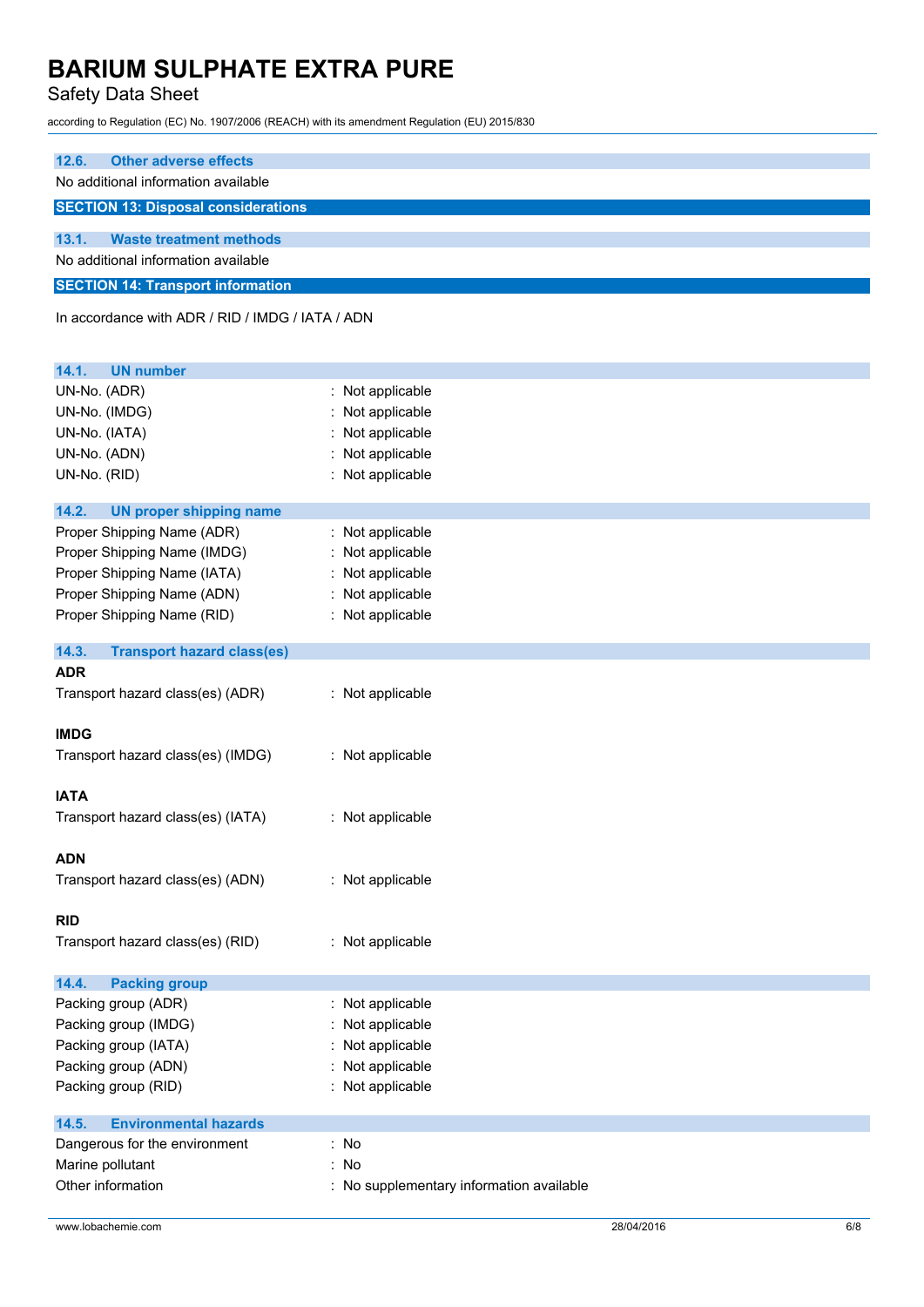Safety Data Sheet

according to Regulation (EC) No. 1907/2006 (REACH) with its amendment Regulation (EU) 2015/830

**14.6. Special precautions for user**

**- Overland transport**

No data available

**- Transport by sea** No data available

**- Air transport** No data available

**- Inland waterway transport**

No data available

**- Rail transport**

No data available

**14.7. Transport in bulk according to Annex II of MARPOL 73/78 and the IBC Code**

Not applicable

**SECTION 15: Regulatory information**

**15.1. Safety, health and environmental regulations/legislation specific for the substance or mixture**

**15.1.1. EU-Regulations**

No REACH Annex XVII restrictions BARIUM SULPHATE EXTRA PURE is not on the REACH Candidate List BARIUM SULPHATE EXTRA PURE is not on the REACH Annex XIV List

#### **15.1.2. National regulations**

#### **Germany**

12th Ordinance Implementing the Federal : Is not subject of the 12. BlmSchV (Hazardous Incident Ordinance) Immission Control Act - 12.BImSchV

#### **Netherlands**

| SZW-lijst van kankerverwekkende stoffen                                                 | : The substance is not listed |
|-----------------------------------------------------------------------------------------|-------------------------------|
| SZW-lijst van mutagene stoffen                                                          | : The substance is not listed |
| NIET-limitatieve lijst van voor de<br>voortplanting giftige stoffen - Borstvoeding      | : The substance is not listed |
| NIET-limitatieve lijst van voor de<br>voortplanting giftige stoffen -<br>Vruchtbaarheid | : The substance is not listed |
| NIET-limitatieve lijst van voor de<br>voortplanting giftige stoffen - Ontwikkeling      | : The substance is not listed |